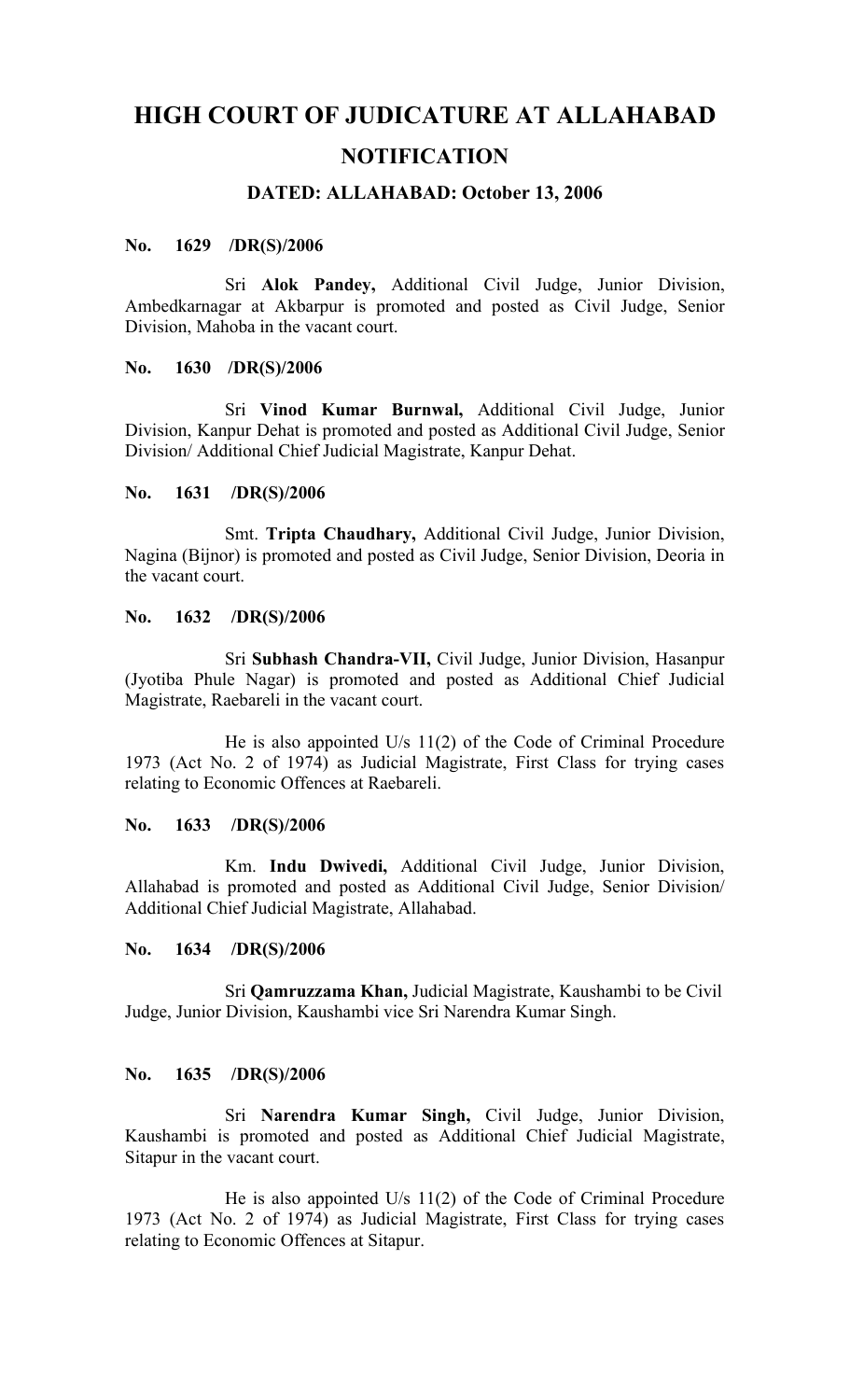#### **No. 1636 /DR(S)/2006**

Sri **August Kumar Tiwari,** Civil Judge, Junior Division, Gorakhpur is appointed U/s 11(2) of the Code of Criminal Procedure 1973 (Act No. 2 of 1974) as Judicial Magistrate, First Class at Gorakhpur.

## **No. 1637 /DR(S)/2006**

Sri **Ram Kishore Pandey,** Judicial Magistrate, First Class, Gorakhpur to be Civil Judge, Junior Division, Gorakhpur vice Sri Ramesh Kumar Yadav.

#### **No. 1638 /DR(S)/2006**

Sri **Ramesh Kumar Yadav,** Civil Judge, Junior Division, Gorakhpur is promoted and posted as Additional Civil Judge, Senior Division/ Additional Chief Judicial Magistrate, Gorakhpur.

#### **No. 1639 /DR(S)/2006**

Sri **Mohd. Suhaib Asif,** Judicial Magistrate, First Class, Chitrakoot to be Civil Judge, Junior Division, Chitrakoot vice Smt. Shivani Jaiswal.

## **No. 1640 /DR(S)/2006**

Smt. **Shivani Jaiswal,** Civil Judge, Junior Division, Chitrakoot is promoted and posted as Additional Chief Judicial Magistrate, Chitrakoot.

She is also appointed U/s 11(2) of the Code of Criminal Procedure 1973 (Act No. 2 of 1974) as Judicial Magistrate, First Class for trying cases relating to Economic Offences at Chitrakoot.

#### **No. 1641 /DR(S)/2006**

Sushri **Jyotsna Singh,** Additional Civil Judge, Junior Division, Aligarh to be Civil Judge, Junior Division, Hawali (Aligarh) vice Sri Dinesh Singh.

#### **No. 1642 /DR(S)/2006**

Sri **Dinesh Singh,** Civil Judge, Junior Division, Hawali (Aligarh) is appointed U/s 11(2) of the Code of Criminal Procedure 1973 (Act No. 2 of 1974) as Judicial Magistrate, First Class at Hawali (Aligarh).

#### **No. 1643 /DR(S)/2006**

Smt. **Lalita Gupta,** Judicial Magistrate, First Class, Aligarh to be Civil Judge, Junior Division (Koil), Aligarh vice Smt. Shazia Nazar Zaidi.

#### **No. 1644 /DR(S)/2006**

Smt. **Shazia Nazar Zaidi,** Civil Judge, Junior Division, (Koil), Aligarh is promoted and posted as Additional Civil Judge, Senior Division/Additional Chief Judicial Magistrate, Aligarh.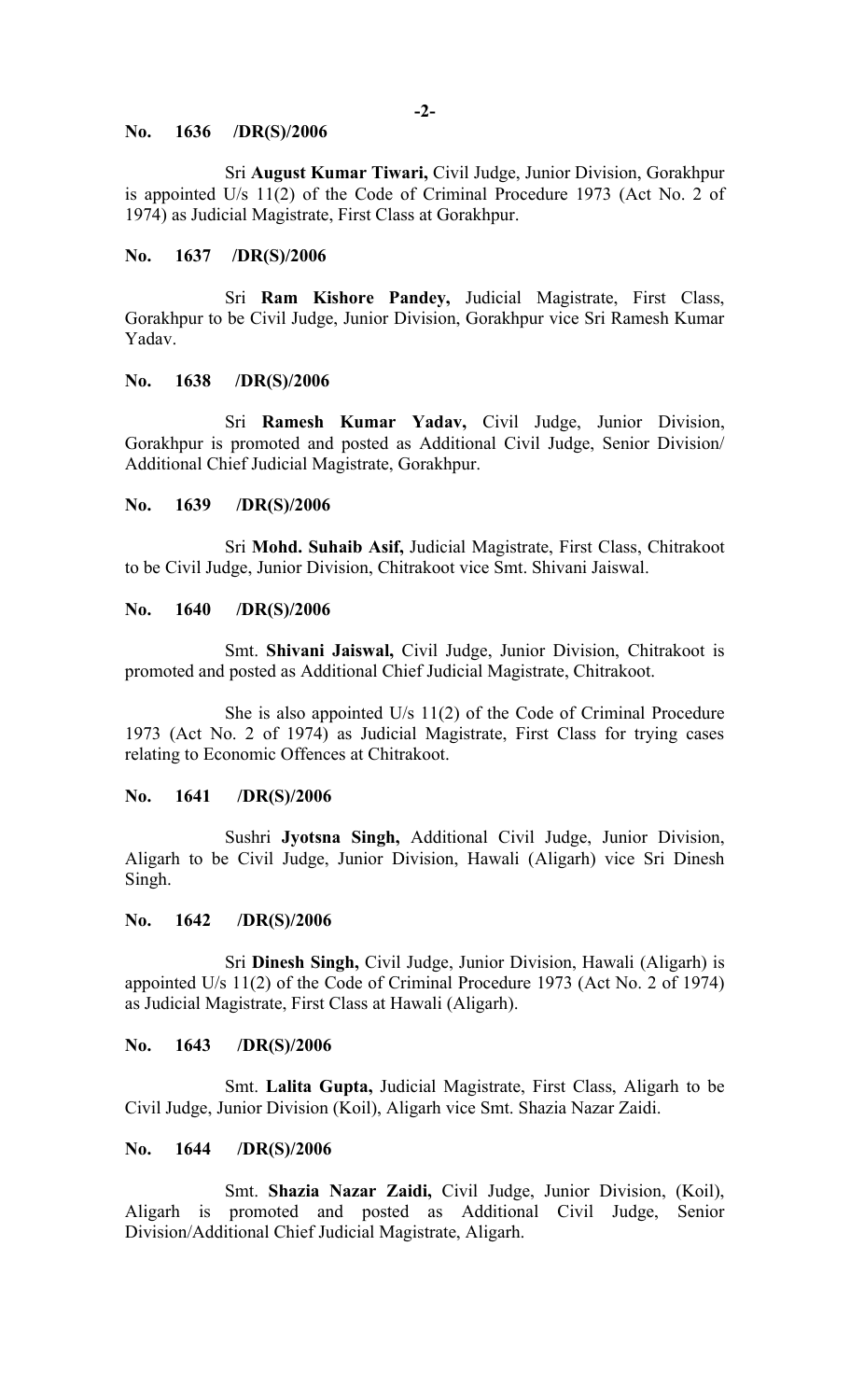#### **No. 1645 /DR(S)/2006**

Sri **Ashok Kumar-XI,** Additional Civil Judge, Junior Division, Sambhal (Moradabad) to be Civil Judge, Junior Division, Sambhal (Moradabad) vice Sri Rakesh Verma.

He is also appointed U/s 11(2) of the Code of Criminal Procedure 1973 (Act No. 2 of 1974) as Judicial Magistrate, First Class for trying cases relating to Economic Offences at Sambhal (Moradabad).

#### **No. 1646 /DR(S)/2006**

Sri **Rakesh Verma,** Civil Judge, Junior Division, Sambhal (Moradabad) is promoted and posted as Additional Civil Judge, Senior Division/ Additional Chief Judicial Magistrate, Moradabad.

## **No. 1647 /DR(S)/2006**

Smt. **Kalpana,** Civil Judge, Junior Division, Najibabad (Bijnor) is promoted and posted as Additional Civil Judge, Senior Division/ Additional Chief Judicial Magistrate, Bijnor.

#### **No. 1648 /DR(S)/2006**

Sri **Ramendra Kumar,** Civil Judge, Junior Division, Mau (Chitrakoot) is promoted and posted as Additional Chief Judicial Magistrate, Fatehpur in the vacant court.

He is also appointed U/s 11(2) of the Code of Criminal Procedure 1973 (Act No. 2 of 1974) as Judicial Magistrate, First Class for trying cases relating to Economic Offences at Fatehpur.

#### **No. 1649 /DR(S)/2006**

Sri **Amit Singh,** Additional Civil Judge, Junior Division, Pratapgarh to be Civil Judge, Junior Division, Pratapgarh vice Smt. Priti Singh.

## **No. 1650 /DR(S)/2006**

Smt. **Priti Singh,** Civil Judge, Junior Division, Pratapgarh is promoted and posted as Additional Chief Judicial Magistrate, Pratapgarh.

She is also appointed U/s 11(2) of the Code of Criminal Procedure 1973 (Act No. 2 of 1974) as Judicial Magistrate, First Class for trying cases relating to Economic Offences at Pratapgarh.

## **No. 1651 /DR(S)/2006**

Sushri **Monika Thakur,** Metropolitan Magistrate, Kanpur Nagar to be Civil Judge, Junior Division, (City) Kanpur Nagar vice Smt. Vijay Raje Sisodiya.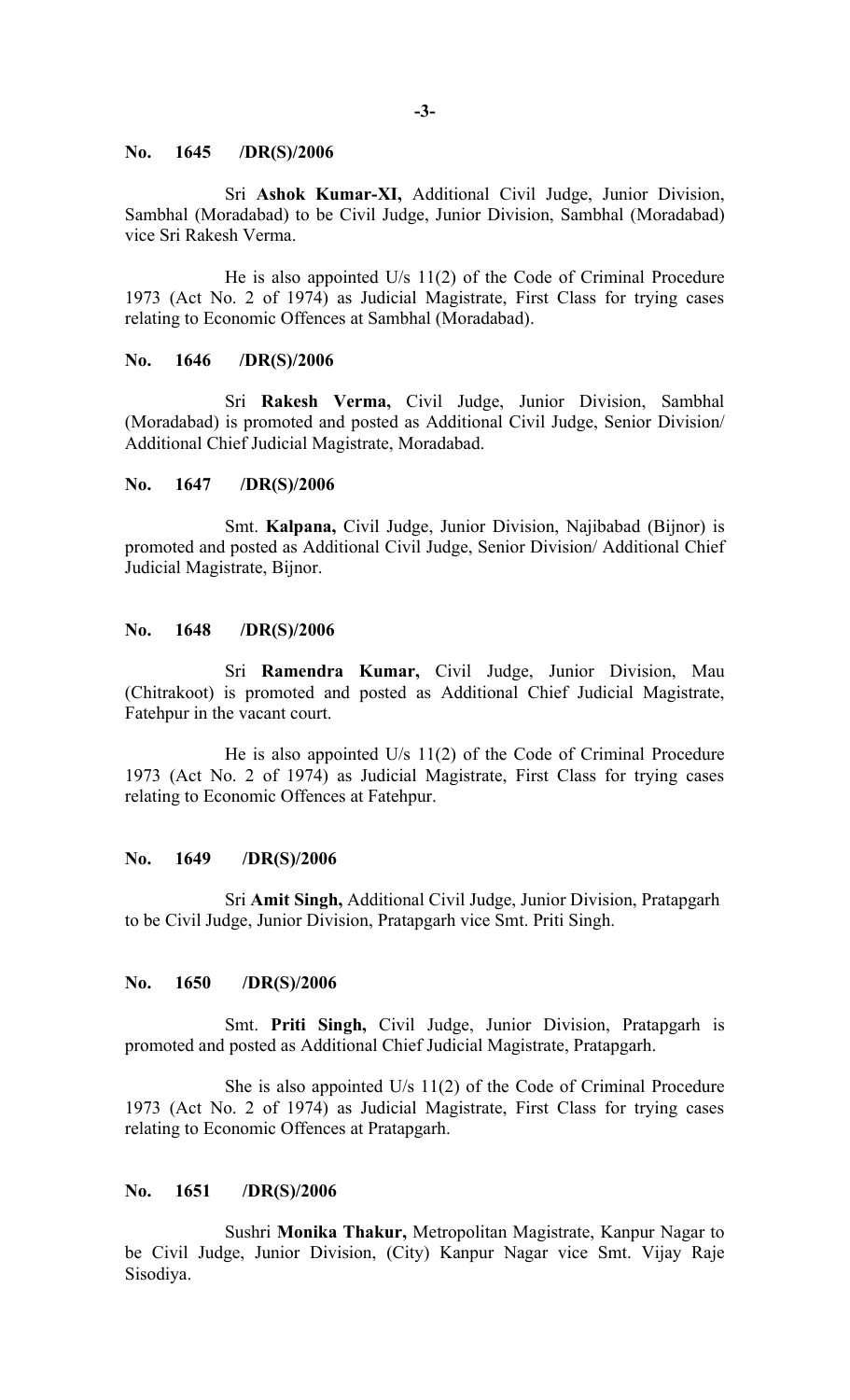#### **No. 1652 /DR(S)/2006**

Smt. **Vijay Raje Sisodiya,** Civil Judge, Junior Division, (City) Kanpur Nagar is promoted and posted as Additional Chief Judicial Magistrate, Farrukhabad.

She is also appointed U/s 11(2) of the Code of Criminal Procedure 1973 (Act No. 2 of 1974) as Judicial Magistrate, First Class for trying cases relating to Economic Offences at Farrukhabad.

#### **No. 1653 /DR(S)/2006**

Sri **Harvindra Singh,** Civil Judge, Junior Division, Aonla (Bareilly) is promoted and posted as Additional Civil Judge, Senior Division/ Additional Chief Judicial Magistrate, Bareilly.

#### **No. 1654 /DR(S)/2006**

Sri **Om Veer Singh,** Civil Judge, Junior Division, Nagina (Bijnor) is promoted and posted as Additional Chief Judicial Magistrate, Deoria.

He is also appointed U/s 11(2) of the Code of Criminal Procedure 1973 (Act No. 2 of 1974) as Judicial Magistrate, First Class for trying cases relating to Economic Offences at Deoria.

#### **No. 1655 /DR(S)/2006**

Sri **Syed Shahnawaj Hasan,** Additional Civil Judge, Junior Division, Azamgarh to be Civil Judge, Junior Division, Mohammdabad sitting at Azamgarh vice Sri Viveka Nand Saran Tripathi.

#### **No. 1656 /DR(S)/2006**

Sri **Viveka Nand Saran Tripathi,** Civil Judge, Junior Division, Mohammdabad sitting at Azamgarh to be Civil Judge, Junior Division, City, Azamgarh vice Sri Basant Kumar Jatav.

#### **No. 1657 /DR(S)/2006**

Sri **Basant Kumar Jatav,** Civil Judge, Junior Division, City, Azamgarh is promoted and posted as Additional Chief Judicial Magistrate, Azamgarh in the vacant court.

He is also appointed U/s 11(2) of the Code of Criminal Procedure 1973 (Act No. 2 of 1974) as Judicial Magistrate, First Class for trying cases relating to Economic Offences at Azamgarh.

#### **No. 1658 /DR(S)/2006**

Sri **Ram Pratap Singh Rana,** Additional Civil Judge, Junior Division, Firozabad is appointed U/s 11(2) of the Code of Criminal Procedure 1973 (Act No. 2 of 1974) as Judicial Magistrate, First Class at Firozabad vice Smt. Veena Narain.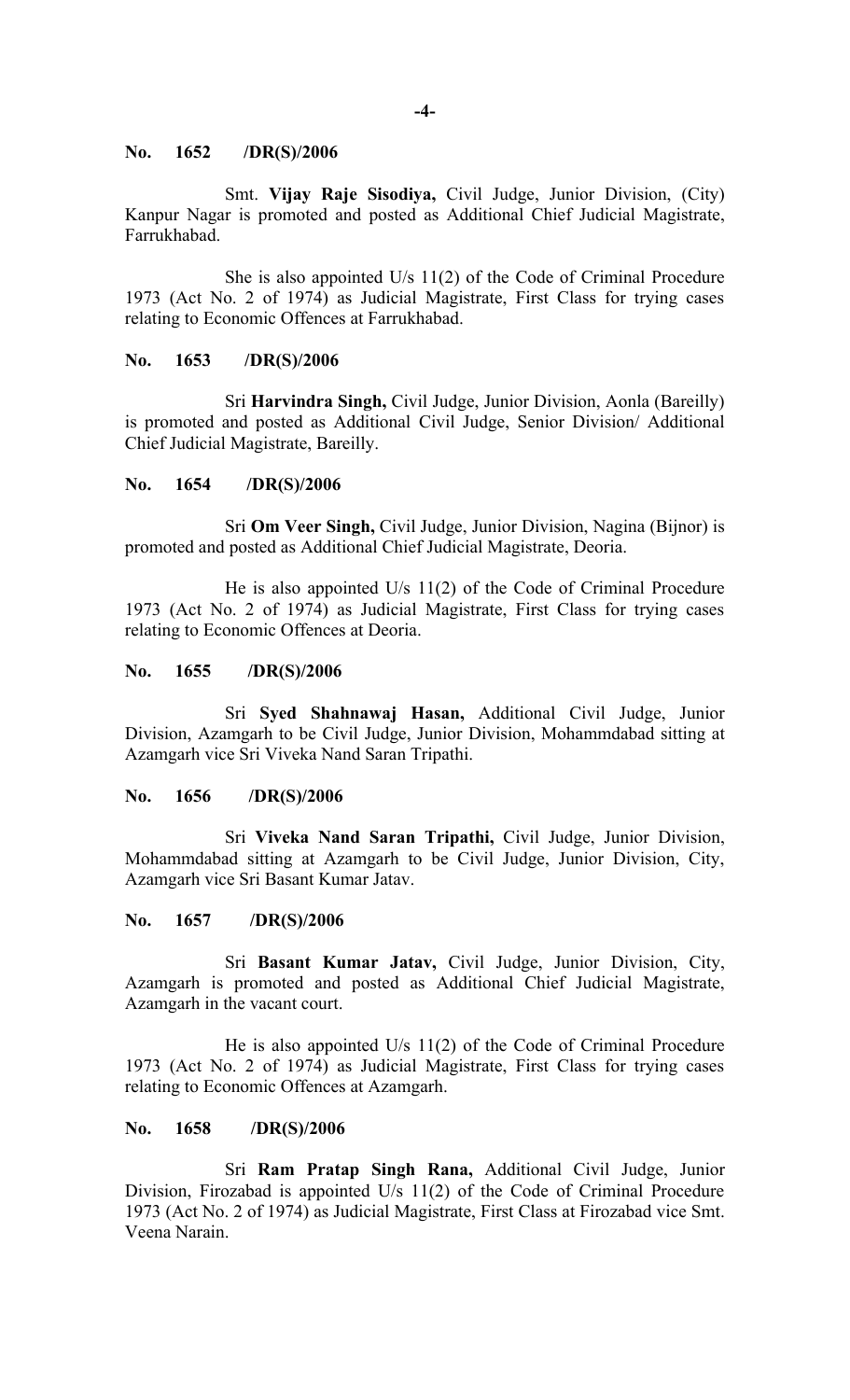#### **No. 1659 /DR(S)/2006**

Smt. **Veena Narain,** Judicial Magistrate, First Class, Firozabad Firozabad Firozabad to be Civil Judge, Junior Division, Firozabad vice Sri Mohan Lal.

#### **No. 1660 /DR(S)/2006**

Sri **Mohan Lal,** Civil Judge, Junior Division, Firozabad is promoted and posted as Additional Chief Judicial Magistrate, Shikohabad sitting at Firozabad.

He is also appointed U/s 11(2) of the Code of Criminal Procedure 1973 (Act No. 2 of 1974) as Judicial Magistrate, First Class for trying cases relating to Economic Offences at Shikohabad sitting at Firozabad.

## **No. 1661 /DR(S)/2006**

Sri **Narendra Pal Singh Tomar,** Additional Civil Judge, Junior Division, Khurja (Bulandshahar) to be Civil Judge, Junior Division, Khurja (Bulandshahar) vice Sri Rajesh Kumar-II.

#### **No. 1662 /DR(S)/2006**

Sri **Rajesh Kumar-II,** Civil Judge, Junior Division, Khurja (Bulandshahar) is promoted and posted as Additional Civil Judge, Senior Division/ Additional Chief Judicial Magistrate, Bulandshahar.

#### **No. 1663 /DR(S)/2006**

Km. **Rinkoo,** Additional Civil Judge, Junior Division, Kasganj (Etah) to be Civil Judge, Junior Division, Kasganj (Etah) vice Sri Babu Ram.

#### **No. 1664 /DR(S)/2006**

Sri **Babu Ram,** Civil Judge, Junior Division, Kasganj (Etah) is promoted and posted as Additional Civil Judge, Senior Division/ Additional Chief Judicial Magistrate, Etah.

## **No. 1665 /DR(S)/2006**

Sri **Vijay Pal,** Civil Judge, Junior Division, Mauranipur (Jhansi) is promoted and posted as Additional Civil Judge, Senior Division/ Additional Chief Judicial Magistrate, Jhansi.

## **No. 1666 /DR(S)/2006**

Sri **Vijesh Kumar,** Civil Judge, Junior Division, Thakurdwara (Moradabad) is promoted and posted as Additional Civil Judge, Senior Division/ Additional Chief Judicial Magistrate, Moradabad.

#### **No. 1667 /DR(S)/2006**

Sri **Vijay Kumar Azad,** Civil Judge, Junior Division Mawana (Meerut) is promoted and posted as Additional Civil Judge, Senior Division/ Additional Chief Judicial Magistrate, Meerut.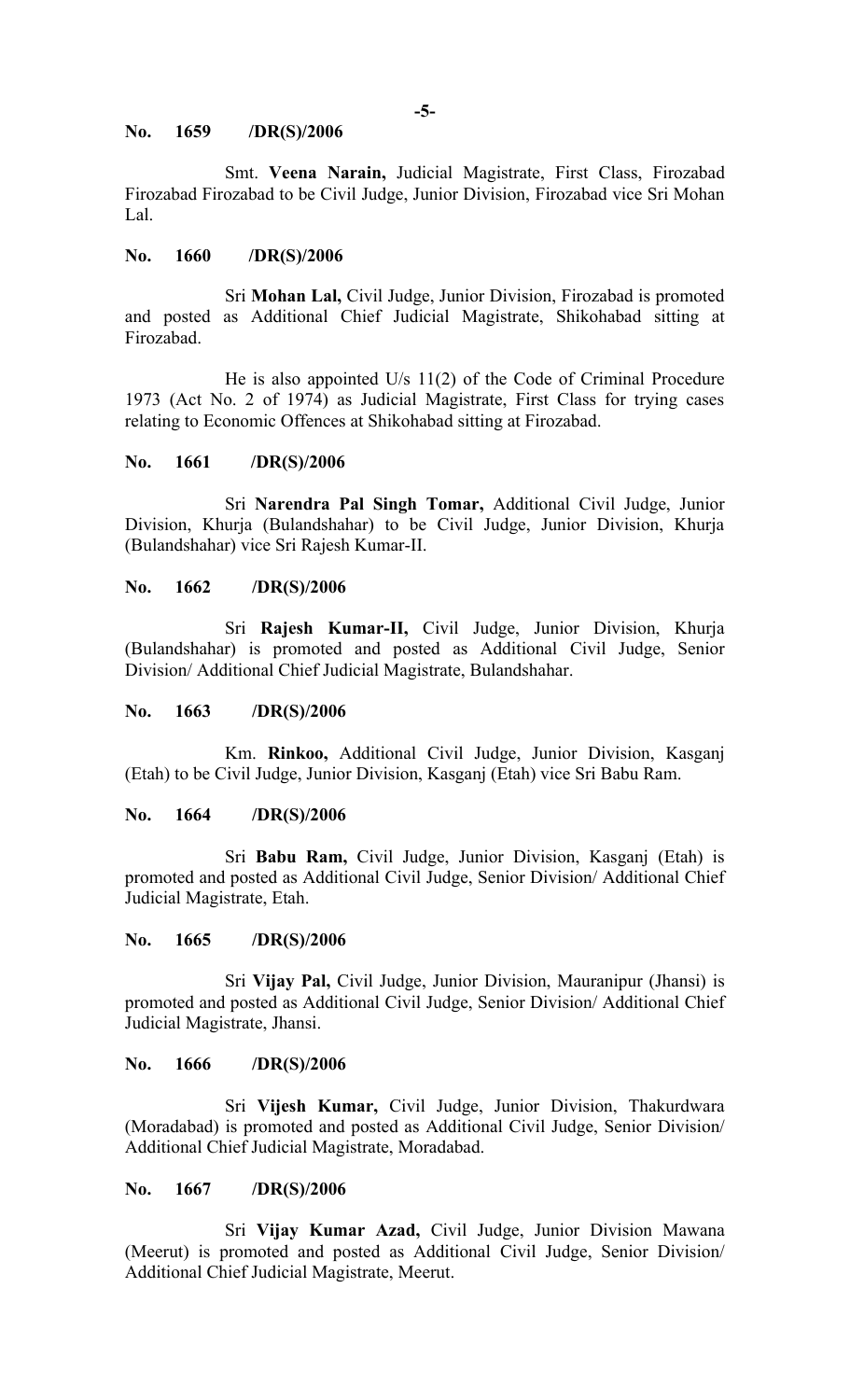#### **No. 1668 /DR(S)/2006**

Sri **Gaurav Sharma,** Judicial Magistrate, Bareilly to be Civil Judge, Junior Division (Hawali), Bareilly vice Sri Anil Kumar-IV.

#### **No. 1669 /DR(S)/2006**

Sri **Anil Kumar-IV,** Civil Judge, Junior Division (Hawali), Bareilly is appointed U/s 11(2) of the Code of Criminal Procedure 1973 (Act No. 2 of 1974) as Judicial Magistrate, First Class at Bareilly vice Sri Rakesh Kumar-V.

#### **No. 1670 /DR(S)/2006**

Sri **Rakesh Kumar-V,** Judicial Magistrate, First Class, Bareilly, to be Civil Judge, Junior Division (City) Bareilly vice Sri Shyam Shanker-II.

#### **No. 1671 /DR(S)/2006**

Sri **Shyam Shanker-II,** Civil Judge, Junior Division, (City), Bareilly is promoted and posted as Civil Judge, Senior Division, Ballia vice Sri Jamshed Ali.

## **No. 1672 /DR(S)/2006**

Sri **Jamshed Ali**, Civil Judge, Senior Division, Ballia to be Civil Judge, Senior Division, Etawah vice Sri Ashok Kumar-IX.

#### **No. 1673 /DR(S)/2006**

Sri **Ashok Kumar-IX**, Civil Judge, Senior Division, Etawah to be Additional Chief Judicial Magistrate, Etawah vice Sri Ashok Kumar Singh-VI.

He is also appointed U/s 11(2) of the Code of Criminal Procedure 1973 (Act No. 2 of 1974) as Judicial Magistrate, First Class for trying cases relating to Economic Offences at Etawah.

#### **No. 1674 /DR(S)/2006**

Sri **Ashok Kumar Singh-VI**, Additional Chief Judicial Magistrate, Etawah to be Additional Civil Judge, Senior Division/ Additional Chief Judicial Magistrate, Etawah.

#### **No. 1675 /DR(S)/2006**

Sri Rahul Kumar Pandey, Additional Civil Judge, Junior Division, Azamgarh is appointed U/s 11(2) of the Code of Criminal Procedure 1973 (Act No. 2 of 1974) as Judicial Magistrate, First Class at Azamgarh vice Sri Manraj Singh.

## **No. 1676 /DR(S)/2006**

Sri Manraj Singh, Judicial Magistrate, First Class, Azamgarh is promoted and posted as Additional Chief Judicial Magistrate, Pilibhit in the vacant court.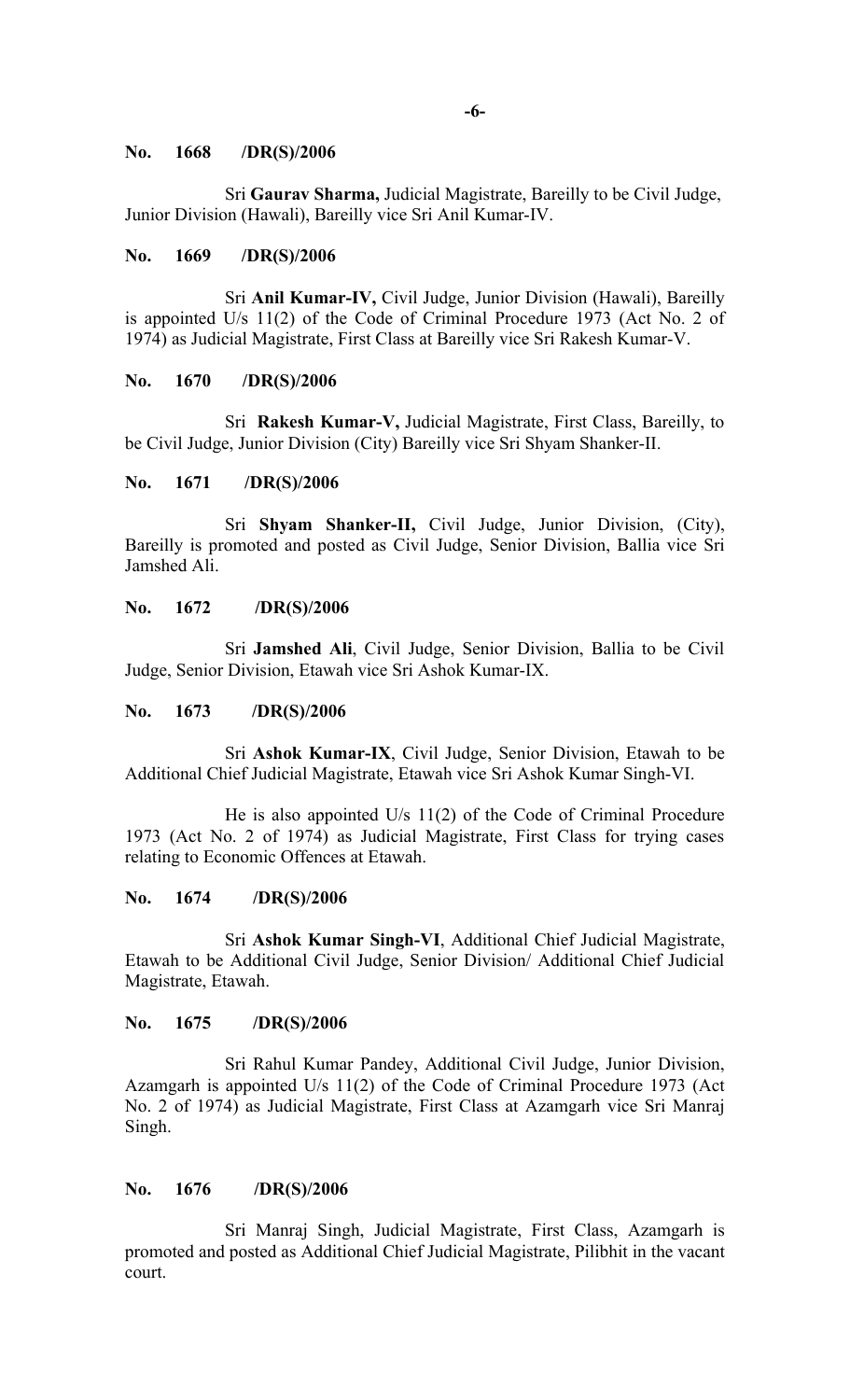He is also appointed U/s 11(2) of the Code of Criminal Procedure 1973 (Act No. 2 of 1974) as Judicial Magistrate, First Class for trying cases relating to Economic Offences at Pilibhit.

## **No. 1677 /DR(S)/2006**

Sri Kumar Prashant, Additional Civil Judge, Junior Division, Pratapgarh is appointed U/s 11(2) of the Code of Criminal Procedure 1973 (Act No. 2 of 1974) as Judicial Magistrate, First Class at Pratapgarh vice Sri Baljor Singh.

## **No. 1678 /DR(S)/2006**

Sri **Baljor Singh,** Judicial Magistrate, First Class, Pratapgarh is promoted and posted as Additional Chief Judicial Magistrate, Hathras in the vacant court.

He is also appointed U/s 11(2) of the Code of Criminal Procedure 1973 (Act No. 2 of 1974) as Judicial Magistrate, First Class for trying cases relating to Economic Offences at Hathras.

## **No. 1679 /DR(S)/2006**

Sri **Vijay Kumar,** Additional Civil Judge, Junior Division is appointed U/s 11(2) of the Code of Criminal Procedure 1973 (Act No. 2 of 1974) as Judicial Magistrate, First Class at Mau vice Sri Hitendra Hari.

## **No. 1680 /DR(S)/2006**

Sri **Hitendra Hari,** Judicial Magistrate, First Class, Mau to be Civil Judge, Junior Division, Mau vice Sri Sudama Prasad.

#### **No. 1681 /DR(S)/2006**

Sri **Sudama Prasad,** Civil Judge, Junior Division, Mau is promoted and posted as a Civil Judge, Senior Division, Siddharth Nagar in the vacant court.

#### **No. 1682 /DR(S)/2006**

Sri **Champat Singh,** Civil Judge, Junior Division, Purwa (Unnao) is promoted and posted as Additional Chief Judicial Magistrate, Lakhimpur Kheri in the vacant court.

He is also appointed U/s 11(2) of the Code of Criminal Procedure 1973 (Act No. 2 of 1974) as Judicial Magistrate, First Class for trying cases relating to Economic Offences at Lakhimpur Kheri.

#### **No. 1683 /DR(S)/2006**

Sri **Sushil Kumar,** Additional Civil Judge, Junior Division, Rampur is appointed U/s 11(2) of the Code of Criminal Procedure 1973 (Act No. 2 of 1974) as Judicial Magistrate, First Class at Rampur vice Sri Mohammad Rashid.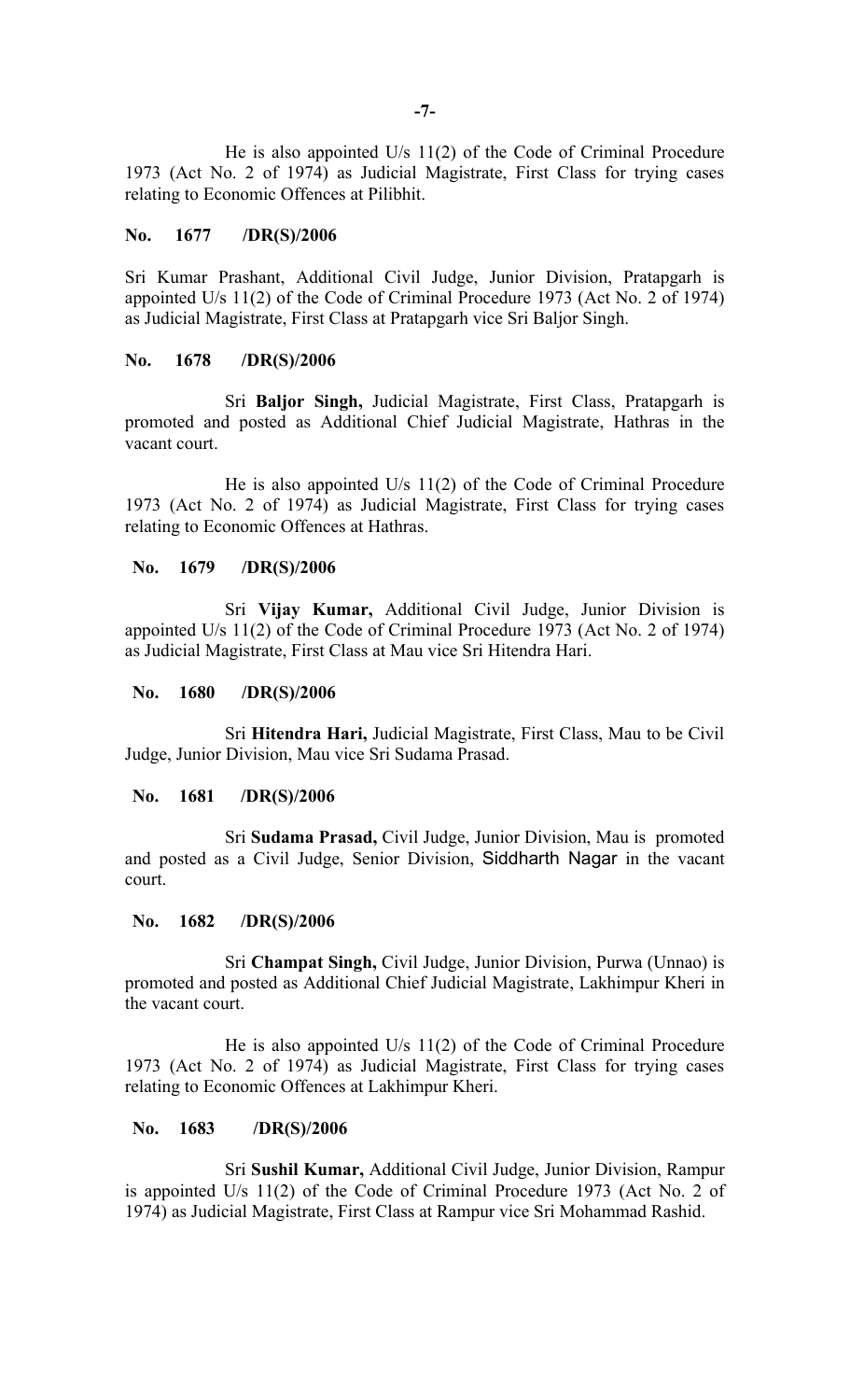#### **No. 1684 /DR(S)/2006**

**Sri Mohammad Rashid,** Judicial Magistrate, First Class, Rampur to be Civil Judge, Junior Division, Rampur vice Sri Harendra Prasad.

#### **No. 1685 /DR(S)/2006**

Sri **Harendra Prasad,** Civil Judge, Junior Division, Rampur is promoted and posted as Civil Judge, Senior Division, Lalitpur in the vacant court.

#### **No. 1686 /DR(S)/2006**

Sri **Pankaj Kumar Singh,** Civil Judge, Junior Division, Chunar (Mirzapur) to be Civil Judge, Junior Division, Fatehabad (Agra) vice Sri Gyan Prakash-III.

He is also appointed U/s 11(2) of the Code of Criminal Procedure 1973 (Act No. 2 of 1974) as Judicial Magistrate, First Class for trying cases relating to Economic Offences at Fatehabad (Agra).

#### **No. 1687 /DR(S)/2006**

Sri **Gyan Prakash-III,** Civil Judge, Junior Division, Fatehabad (Agra) is promoted and posted as Additional Civil Judge, Senior Division/ Additional Chief Judicial Magistrate, Agra.

#### **No. 1688 /DR(S)/2006**

Sri **Surendra Nath,** Civil Judge, Junior Division, Tilhar (Shahjahanpur) is promoted and posted as Additional Civil Judge, Senior Division/ Additional Chief Judicial Magistrate, Shahjahanpur.

#### **No. 1689 /DR(S)/2006**

Sri **Brajesh Mani Tripathi,** Additional Civil Judge, Junior Division, Azamgarh to be Civil Judge, Junior Division, Azamgarh vice Sri Rajendra Prasad.

#### **No. 1690 /DR(S)/2006**

Sri **Rajendra Prasad,** Civil Judge, Junior Division, Azamgarh is promoted and posted as Additional Chief Judicial Magistrate, Gonda in the vacant court.

He is also appointed U/s 11(2) of the Code of Criminal Procedure 1973 (Act No. 2 of 1974) as Judicial Magistrate, First Class for trying cases relating to Economic Offences at Gonda.

## **No. 1691 /DR(S)/2006**

Sri **Subhash Chandra-VIII,** Civil Judge, Junior Division, Moth (Jhansi) is promoted and posted as Additional Civil Judge, Senior Division/ Additional Chief Judicial Magistrate, Jhansi.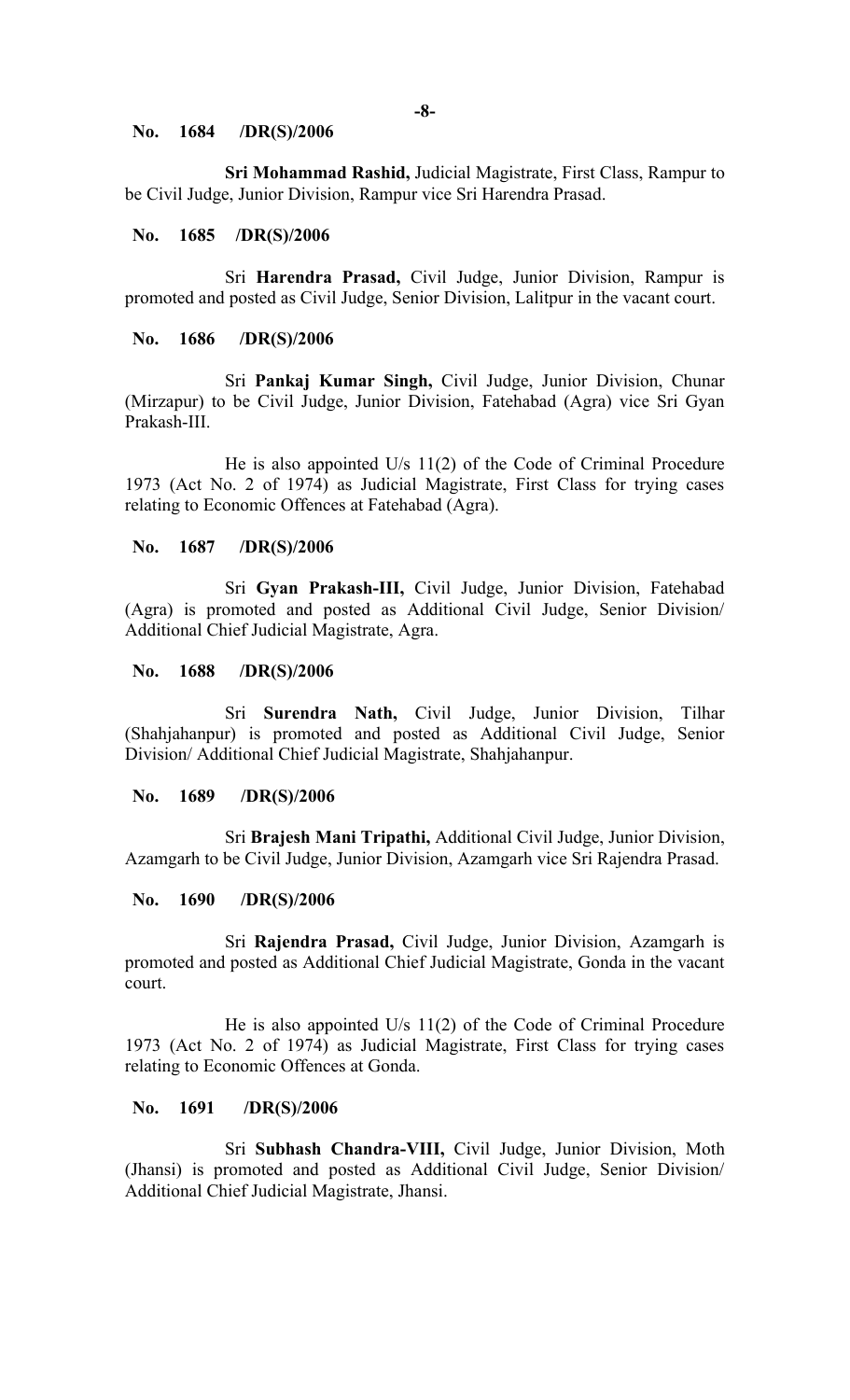#### **No. 1692 /DR(S)/2006**

Sri **Vishwanath,** Additional Civil Judge, Senior Division/ Additional Chief Metropolitan Magistrate, Kanpur Nagar to be Special Chief Judicial Magistrate, Kanpur Nagar vice Sri Rajendra Singh-IV.

## **No. 1693 /DR(S)/2006**

Sri **Rajendra Singh-IV,** Special Chief Judicial Magistrate, Kanpur Nagar to be Additional Chief Judicial Magistrate, Basti vice Sri Bhagwan Dayal Bharti.

He is also appointed U/s 11(2) of the Code of Criminal Procedure 1973 (Act No. 2 of 1974) as Judicial Magistrate, First Class for trying cases relating to Economic Offences at Basti.

## **No. 1694 /DR(S)/2006**

Sri **Bhagwan Dayal Bharti,** Additional Chief Judicial Magistrate, Basti to be Additional Civil Judge, Senior Division/ Additional Chief Judicial Magistrate, Basti.

## **BY ORDER OF THE COURT,**

Sd/-

## **(SWATANTRA SINGH) REGISTRAR GENERAL**

## **No. 253 /DR (S)/2006: Allahabad: Dated: October 13, 2006**

- Copy forwarded for information & necessary action to:
- 1. Pramukh Sachiv, Niyukti, U.P. Shasan, Lucknow.
- 2. Pramukh Sachiv, Nyay Evam Vidhiparamarshi, Uttar Pradesh Shasan, Lucknow.
- 3. The Executive Chairman, U.P. State Legal Services Authority, Third Floor, Jawahar Bhawan Annexe, Lucknow-226001.
- 4. The Director, Institute of Judicial Training & Research, U.P., Vineet Khand, Gomti Nagar, Lucknow. (Information available on E-mail).
- 5. The Additional Director, Treasury, Camp Office, First Floor, New Treasury Building, Kutchery Road, Allahabad.
- 6. The Registrar, High Court, Lucknow Bench, Lucknow. (Information available on Email).
- 7. All the District & Sessions Judges Subordinate to the High Court of Judicature at Allahabad. (Information available on E-mail).

The above-mentioned officers shall hand over charge of their present posts and proceed to take over charge of their new postings immediately.

The certificates of handing and taking over charges may please be sent to the Deputy Registrar (Services), High Court Allahabad forthwith.

It is to add that local arrangement shall be made by you in pursuance of the circular letter No.27/D.R.(S)/2000 dated 21.6.2000.

Sri Jamshed Ali, Civil Judge, Senior Division, Ballia, Sri Rajendra Singh-IV, Special Chief Judicial Magistrate , Kanpur Nagar and Sri Pankaj Kumar Singh, Civil Judge, Junior Division, Chunar (Mirzapur) will not be entitled for T.A./D.A. and the joining time. However they will be allowed the journey period to enable them to join at the transferred place.

- 1. 8. All the officers concerned who are promoted to the cadre of Civil Judge, Senior Division through the concerned District & Sessions Judge. (Information available on E-mail).
- 9. The Publication Secretary, U.P. Judicial Services Association Office, A-1, River Bank Judges Colony, Lucknow.
- 10. The Registrar (Confidential), High Court, Allahabad.
- 11. The Officer on Special Duty (Computer)/ Incharge Computer Centre, High Court, Allahabad.